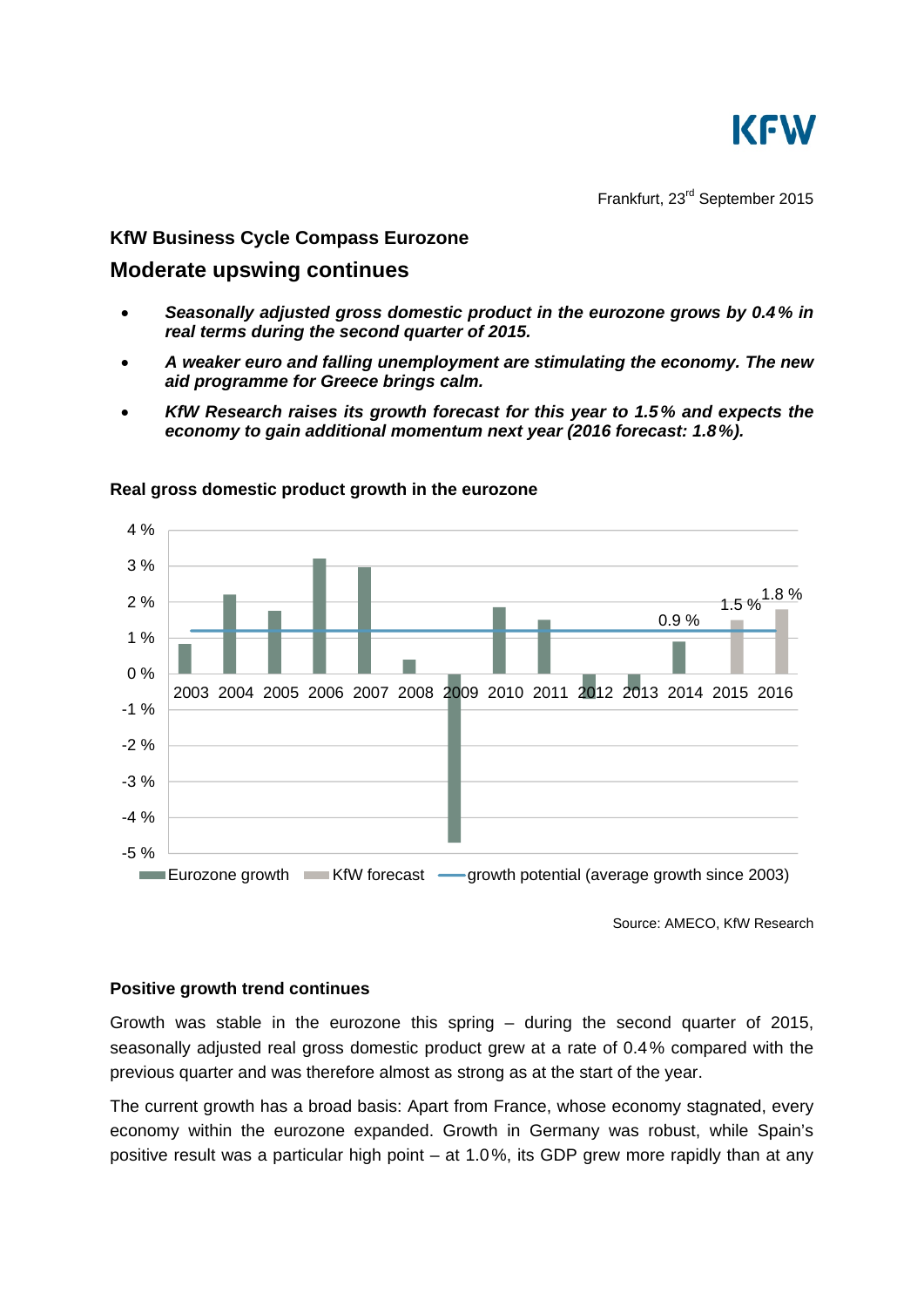time since 2007. There is light at the end of the tunnel again for Italy too, after its economy grew over two consecutive quarters for the first time in four years.

#### **Depreciation of euro jump-starts foreign trade**

The upturn in the eurozone was predominantly driven by exports, which contributed 0.3 percentage points to growth. In contrast with the previous quarter, however, domestic demand painted a mixed picture. While private and public consumption continued to gather momentum, the economy was held back by a decline in gross fixed capital formation.

The most recent economic data for the eurozone confirms a moderate upswing and in some cases even shows that performance was better than expected. Because of this, we have raised our growth forecast for 2015 to 1.5%, placing our estimate slightly above the longterm average growth rate in the eurozone.

The euro exchange rate has fallen sharply relative to the eurozone's main trading partners since the beginning of last year and hence exports have gained more momentum than forecast. Exports had already grown by 1.0% at the start of the year but in the second quarter they again rose considerably, by 1.6%, even surpassing growth in imports. Rising foreign demand is also affecting the labour market. The unemployment rate in the eurozone fell to 10.9% in July, 0.7 percentage points lower than in the previous year. Unemployment in Italy fell particularly sharply in July, ending 0.5 percentage points lower than in the previous month.

Rising retail sales and signs of positive business sentiment suggest that consumer confidence remains strong and households are feeling the benefits of further oil price falls in their pockets. Private consumption may also support growth in the second half of the year. Increasing numbers of people with jobs, who are willing to spend more, have the effect of consolidating tax revenues, relieving the burden on social security systems and allowing governments more leeway for investment. The funds released by the Juncker Plan are also expected to boost investment.

Last but not least, policy-makers within the currency union managed to avoid a Grexit and set in motion another bailout package. Although wrangling about the future shape of the eurozone is only just beginning and no enduring solution has yet been found for Greece, this agreement strengthens confidence in the eurozone's ability to take action and creates more unity.

### **The road to normality remains rocky**

We are maintaining our estimate of GDP growth in the eurozone at 1.8% for 2016. There are still a number of obstacles to stronger growth. First of all, unemployment continues to be too high. Added to that, inflation remains weak, which will make it harder to consolidate public finances. We should not lose sight of the fact that, despite some positive news, it is too early to celebrate and, in the second quarter of 2015, the eurozone's economy only returned to the level it was at in the middle of 2008.

#### **Risks remain balanced**

The risks associated with our forecast remain balanced. Further stimulus as a result of falling oil prices or a decline in the euro exchange rate could have a positive impact. In terms of